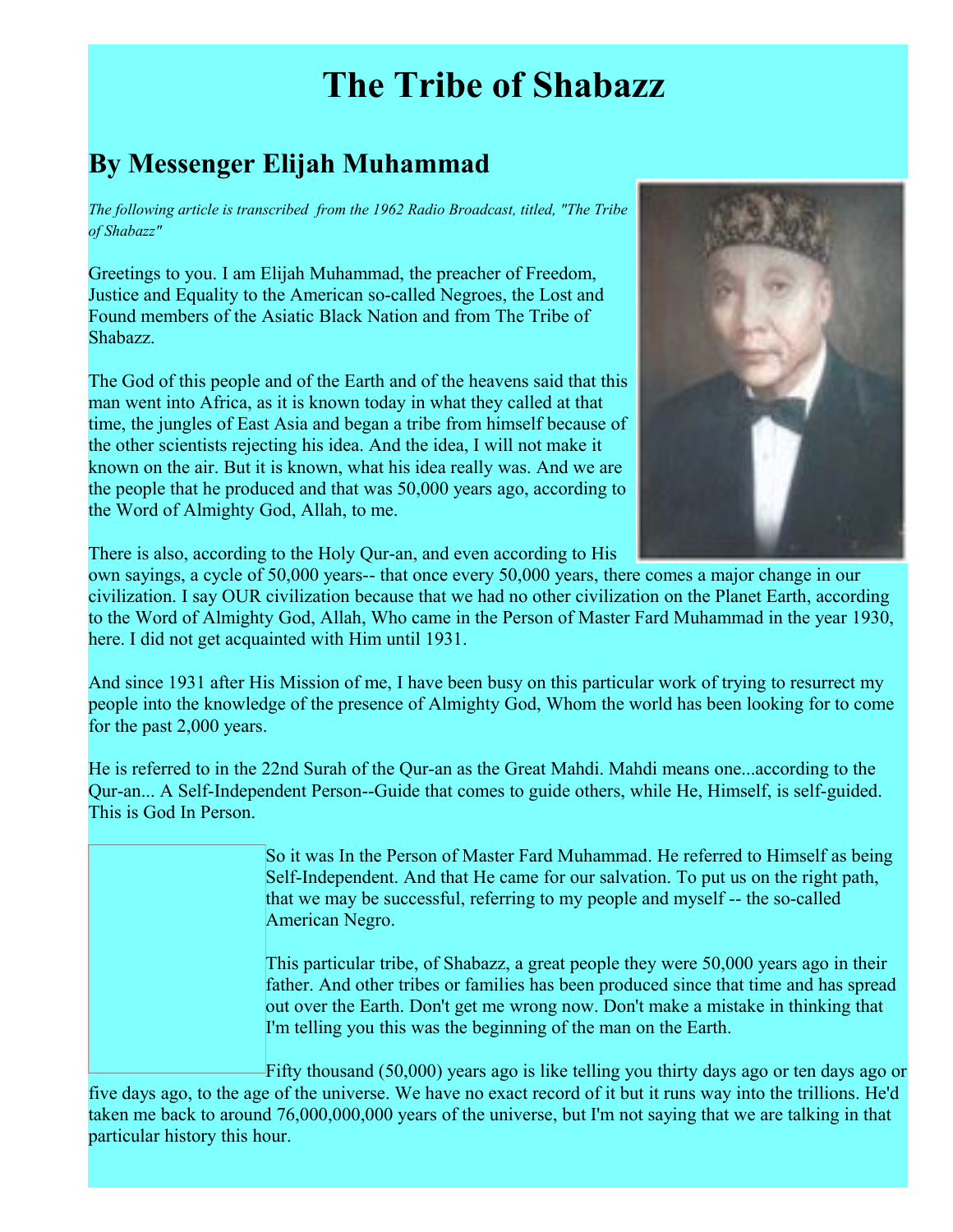We are talking in the history of the past 6,000 years and 50,000 years ago. We don't care to take up any further back. It is not absolutely necessary to do so, as you are in the number six. And number 6 we will deal with and not with 66 and 76 trillions of years, nor will we go further into 50,000 years, only just to tell you that this is the beginning of our particular father that carried us in that particular area or continent they call Africa, where we began about 50,000 years ago, was called the jungles of East Asia.

#### **Never knew of history beyond 400 years**

We are very lightly taught concerning the Black man, beyond the six thousand year period. The Black man here in America has not known anything about his history beyond 400 years ago. And 400 years ago he was brought here by the white man and the white man deprived him of, any knowledge beyond that particular time.

He did not teach our people anything about their previous history, even about what we were in the 7th, 8th, 9th, and 10th and 11th century. He didn't teach us that because that those slave masters were absolutely, a hundred per cent , together on depriving the slave of any greatness of his history.

So, therefore he left off all of his history, up until his entering into slavery and that history we have that today, from the beginning of our fathers being put into slavery and there they suffered 300 long years under the hard task-masters, murderers, lynchers, and burners of our peoples lives and flesh. This happened just 400 years ago, as I say, according to the history of our God, that they were brought in here around 1555.

And if we subtract 1555 from 1962, we have about 407 years, now. And if we were brought here (and we were) according to The Word of God, Who is the Best Knower, Who keeps a record of all men and all the actions of man, then, today, we have been in the Western Hemisphere years to be exact and with not a true knowledge of what went on in those years, because we take for our knowledge of that time what the white slave-masters wrote.

If they were good at trying to hide truth, as they are today, we can't tell if we have a true history of ourselves or not, but we have to take what they say.

But anyway, we were put into servitude slavery and we served something like around 310 years into servitude slavery. I don't know where these fellows get this stuff about 246 years over here. I don't know where they get that from.

But I am with God and the scientists, who gives us around 400 years, here, in slavery or more, because of the actions or events that are now taking place, which corresponds with the prophecy of Abraham, that we will join into a strange land that is not ours and will serve a strange people for 400 years and after that time The Lord, God, will judge that nation and bring again the seed, as it is called in the Bible, but just say the people of Abraham, again into their own land and will give to them that land and put them over the whole entire Earth, according to the Bible in the words that look East, West, North and South, as far as you can see, this will be theirs, or look at the canopy and if you can number the stars there, then you can number the Lost and Found people of God's own people that will return to this land. And that they will be multiplied without numbers.

And that if you go to the seashore and count the grains of sand on the seashore, you will get something like near knowledge of what the population of that Lost and Found people of yours that I shall go after and bring again, after they have served 400 years, serving a stranger and they will not have any justice in that land. The people will make a slave out of them. They will be ill-treated for the whole 400 years and I will go and judge that people or I, in words to say, I will avenge them of that people. And I will bring again and plant them here in this land.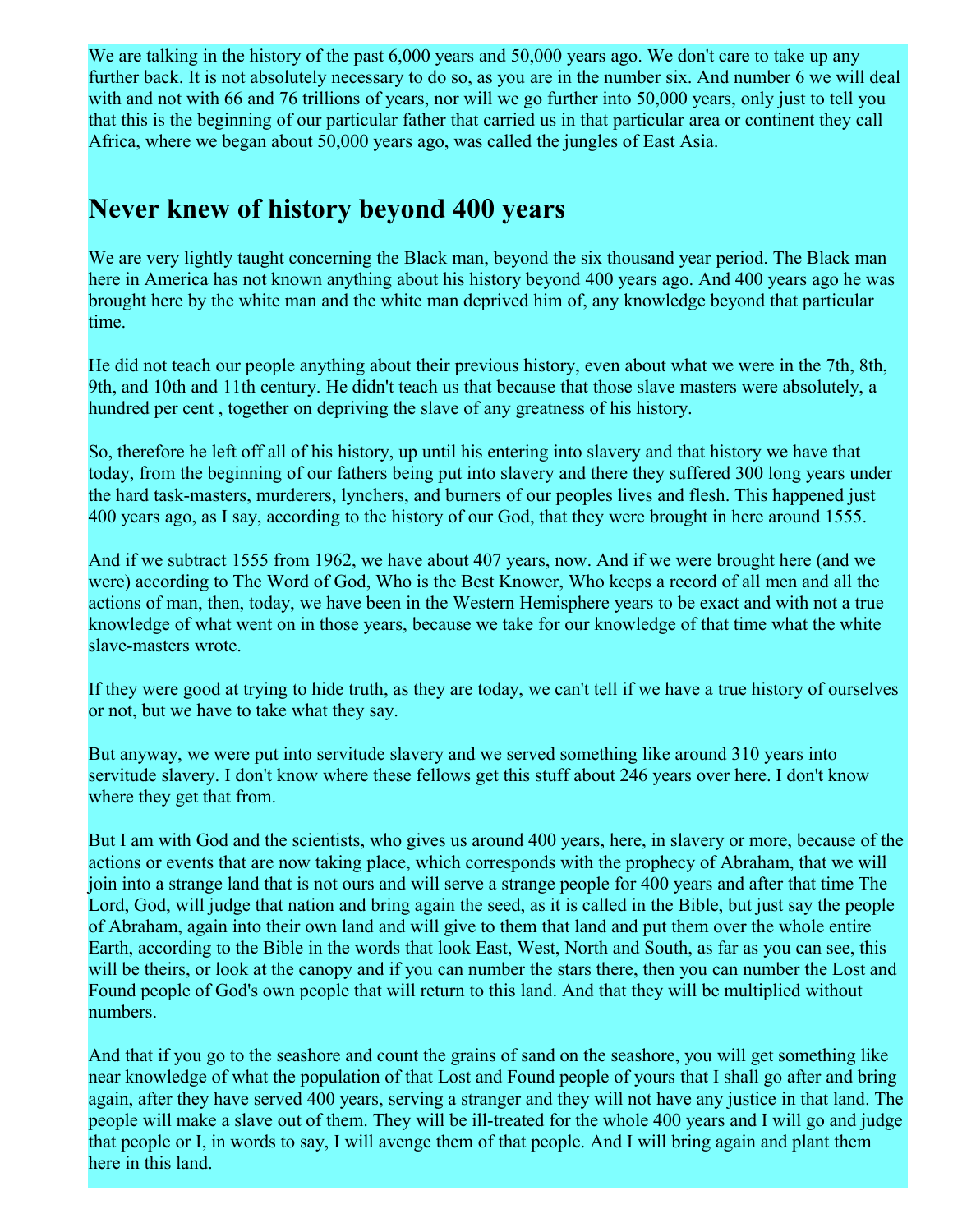This is very good to understand and to know, especially my people here in America. We are saying today that we are talking on the history of the Black man in America, as given by Almighty God, Allah, in the Person of Master Fard Muhammad.

It is up to you that is listening, to judge whether or not that this corresponds with the knowledge of the history that you have. And with the prophecy of the Scripture. You must forget about Israel being the people that the Bible is referring to.

### **The white race's history**

By no means could this be the people of Abraham. Israel is not the people of Abraham. Israel was not a Jew. Israel was not a Christian. Abraham was not a Jew nor a Christian. And the Holy Qur-an teaches us that . And if you study Abraham's history, you can easily see and understand that he was not a Jew nor was he Christian because Christianity had not been organized in Abraham's time.

Christianity was just organized after the death of Jesus. Therefore, Abraham living even before Moses, then it could not be his religion (Christianity), nor could he be a Jew, when there were no Jews in Abraham's time.

There were white people but there were no Jews. The whole entire Farce of white people were confined to what is known, today, as EuROPE (Europe). They were there in the hills and cave sides of Europe, not making any history for themselves until the birth of Moses.

The white race's history begins with Moses. They count, or they record, their history from this time. They have very scant knowledge of anything like a history of their own before the birth of Moses and that is through what Moses taught them and what other scientists, who knew the history of the white man, has taught them.

We, today, in America, should be happy to know that God has visited us to reveal to us, the knowledge of the history of the people of Earth today. We have it and it is as clear as a crystal, if you understand. But you don't understand, therefore He has chosen me and have given to me the understanding to give it to you, my beloved people. And you really need it. And it's your salvation. And I hope that you will benefit from it and will gladly lift up your hand and voice in praise to Allah for giving to us the Truth today and get away from that slavery worshipping of devils that you are now doing.

## **Ashamed of your religion (Islam)**

Without knowledge, you are absolutely worshipping devils and don't know it. But this knowledge has come to you that you may direct your face, as the Holy Qur-an teaches us, in the 30th Chapter, set your face upright for a religion in the right state. A religion that, by nature, you were created in.

It is not a religion in which that you cannot obey or cannot believe and practice. It's a religion according to the very nature in which you were born in. And it is not hard way of trying to obey and carry into practice the principles this religion. It's easy!

You don't go through a lot of rituals to get into Islam. In fact about it, the original people of America, The Black man, it is so easy to tell him the five principles of this religion and do them, or practice them, that he almost will think that you have not taught him enough and he will be asking you for more understanding of Islam. But it's very easy.

Just believe in Almighty God Allah, and believe in His Prophets, believe in the Scriptures that they brought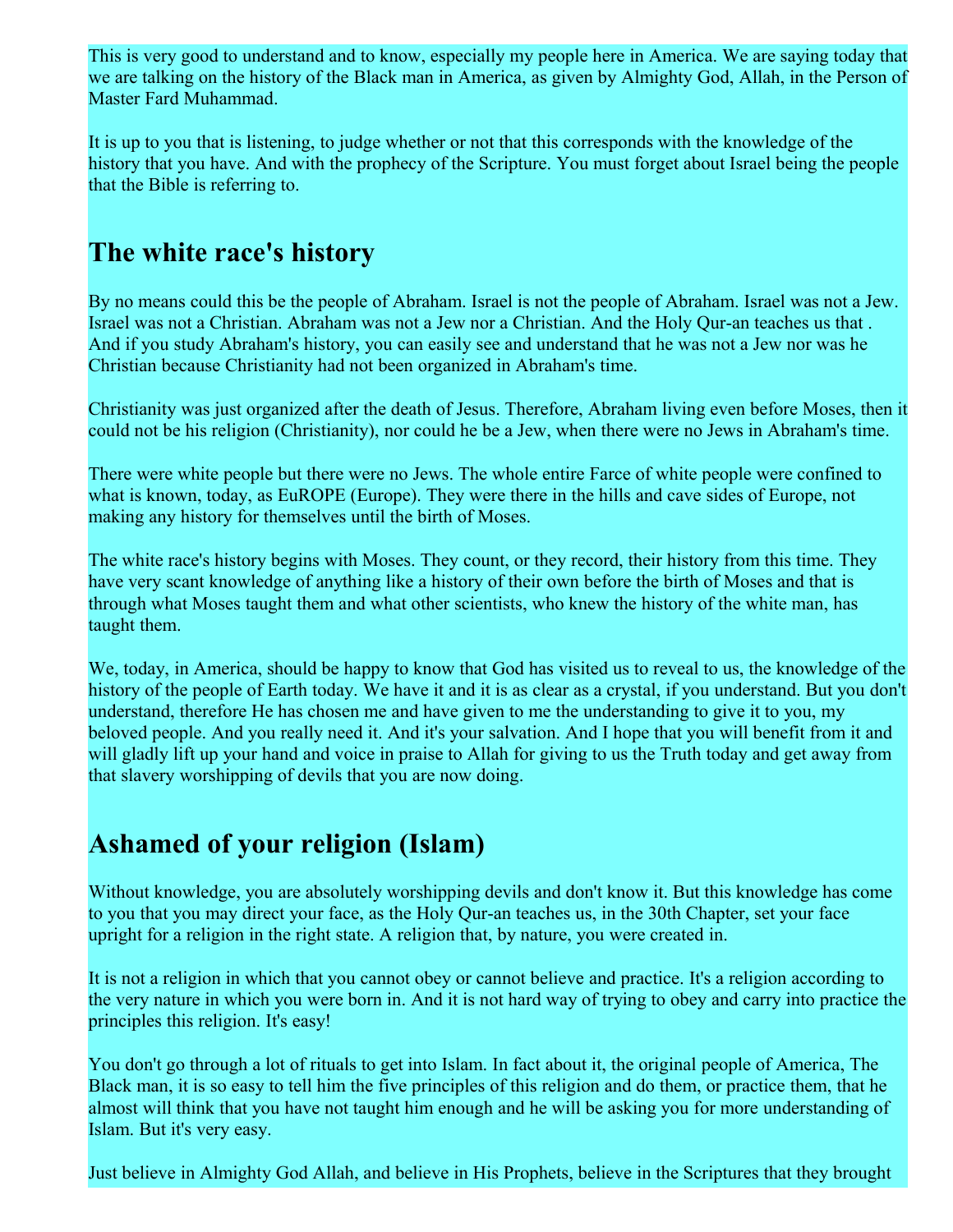and believe in the Resurrection and the Judgment of the world. It's easy to Believe. It's easy to understand.

You want to know what is is for the Believer to practice. There is much that he should practice, but here is two that is always mentioned: that is the keeping up of prayer, and the paying the poor rate, which means, giving charity to the truth of this religion and to your fellow man. This is very easy to understand.

## **True history is our guide**

Now, we go back again to our history. Let us talk on the history because it is the thing that we should know. History makes man. Without the knowledge of history, how can we prepare a future for ourselves. Without the knowledge of history how can we tell where we stand at the present.

History makes us. True history is our guide. We must know what was before we can know what is and what is yet to come. This, Almighty God, Whose proper name is Allah, Came in the Person of Master Fard Muhammad.

We can gladly give praise forever and teach that praise of his Glorious One to our children that they may teach it to their children and their children's children throughout the unending years to come, for this great truth--for this glory that He has shed upon you and I. For this salvation that He has brought to you and I, who were under the shackles of slavery and living in the house of bondage and serving a people that had no love for our fathers, that actually killed them for the fun of it and worked them to death for the fun of it. Actually mocked them. Taught them in a way so that they would be a mockery for their civilization and for all civilized people of the earth.

This is the training of the so-called Negro under slavery or in the house of bondage. So this is a salvation to you and I. You and I should be happy and not be ashamed, as so many of you have such little knowledge of actually the presence of God among you and the wisdom that He's given to you, that you feel ashamed to even confess His Name.

As it is written, you feel ashamed to say that you belong to the Islamic world, which means a Nation of entire submission to the Will of God.

You're ashamed to even say that you are a Muslim, which means a righteous person. Muslim is something that you should be glad to represent yourself as being -- A Muslim. But you are ashamed because the devil had made you like that.

You are not to confess that you are a follower of The God of Truth and Justice. You are not to say that you are a Muslim. You are not to say that you believe in Islam to get their friendship. And for 300 years, 400 years, up until this very hour regardless to what you accept and believe in, you accepted whatever they offered you for 400 years and you believe in it and you love them and you tell them you love them. and you hate yourself because of this deprived knowledge of self, by them, to you. You even hate yourself and love them. Therefore, you feel ashamed to say that you like anything other than what they teach you. You feel ashamed to say that you are with your own people.

I was talking with a minister one day and he said to me that, "I love everybody." He said, "I love white folks". I said, "Yes." I said, "There is no people on the earth that actually loves their enemies but the foolish so-called American Negro." And that's due to the lack of knowledge. He has no knowledge of himself nor anyone else; therefore, he says a lots of things that sometimes he actually lies.

He actually lies sometimes in claiming that he love's everybody. He don't love himself so therefore he figures nobody. And if he says he loves his slave master, sometimes he lies there. He doesn't love his slave master,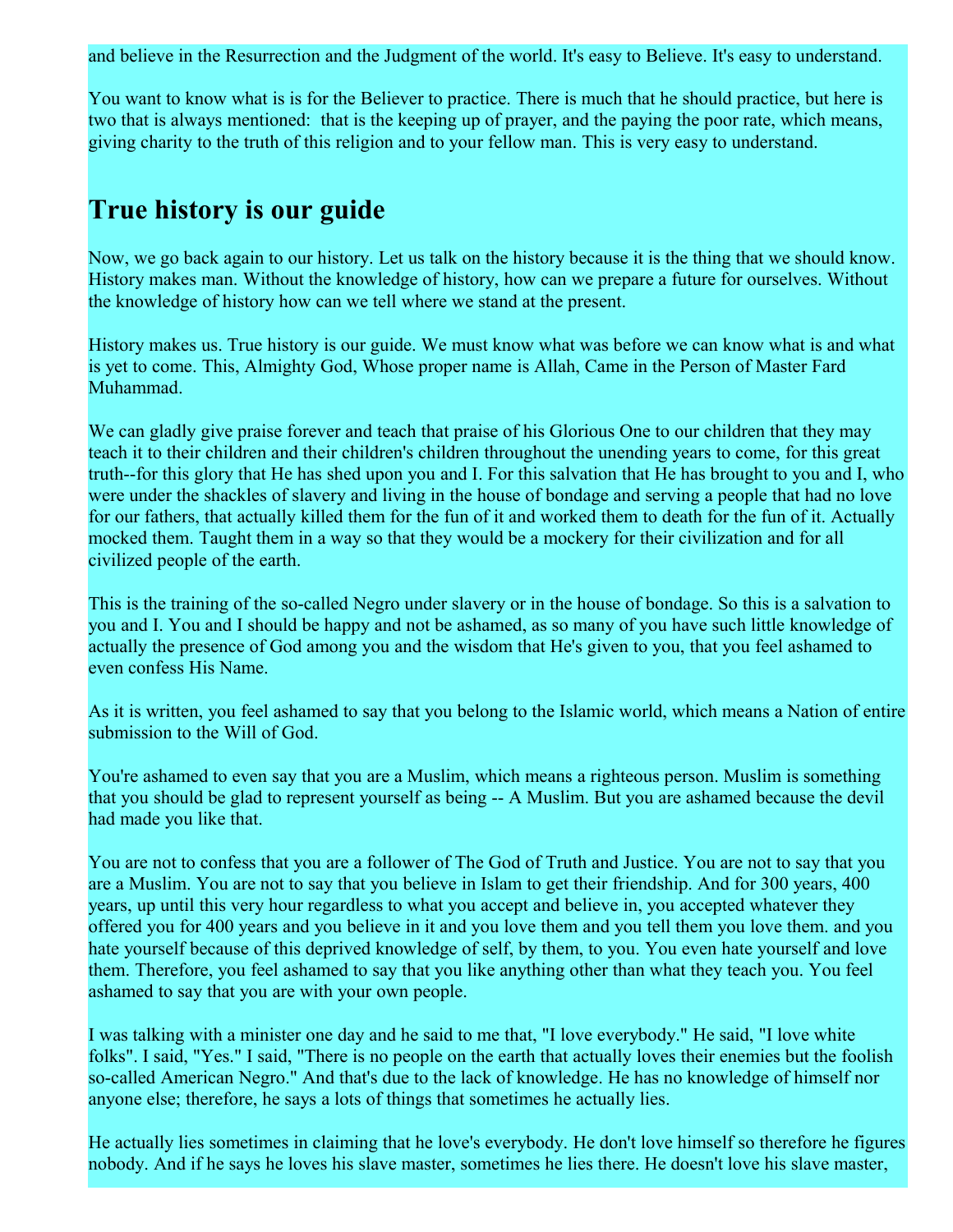but he's afraid of his slavemaster, because he doesn't have the knowledge of the slavemaster nor does he have the knowledge of himself and his God and the people of God.

He knows nothing about Him. He knows nothing about the power of God. He knows nothing about anyone but his slavemaster and his children. And he knows that they do not treat him as an equal human being. He knows that he doesn't expect justice when he goes into their courts. He knows that they are not going to treat him right if they even stop him on the highway to pretend that he's speeding and if he is speeding, he doesn't expect justice.

He knows that. And especially in the South where that if he turns his back, he's likely to be shot, even after being falsely accused of speeding. And if he was speeding, he is subject to be shot in the back, when that he turns his back on the highway patrol officer.

This is the land wherein we just don't have no justice and no friend. But this is the land that Abraham said that God revealed the history or the revelation to him concerning his people being lost for 400 years.

This particular spot where we are in was not known to the scientist where this place would be. All they had was that they would be lost somewhere on the Earth, but just where it was, they didn't know.

At that time, of the revelation to Abraham, you must remember, that the red Indians were in this part of our earth, who had been brought over here, according to the revelation of Allah to me, in the Person of W.D. Fard Muhammad, To Whom Praises Be Forever, that they had been in the Western Hemisphere for 16,000 years, driven out of what is known today -- The East Indians, who are now -- country borders Pakistan and who once were the masters of their entire country.

They are called the East Indians to distinguish them from the West Indians. But the red Indian, here, is the brother of those in India today and if you look at them today you will soon see that they are brothers by their features. All of this is to give to you a knowledge of self.

But our fathers were brought here just 400 years ago. But has withstood more evil treatment than any human on the face of the earth.

You say, "No, no, you're wrong", I say, Yes, Yes I'm right. And I will make you prove that I am wrong. If you have any history wherein that any other people ever suffered at the hand of a human being or human beings as much and as ruthless, merciless, as we have suffered at the hands of white Americans, I will submit, bow to you, and I will pay for the lie and be willing to suffer anything, that you may satisfy your desire as being the price I should pay, even if it is death.

We don't have any history back in the last 4,000 years, you mentioned, that equals the cruel history that the so-called America Negro has suffered in America. We don't have anything like that. You say, "Well, the Jews...". I even hear the white people say sometimes (when this evil treatment they have given to us under slavery for the last 400 years) say to the brother or sister who is talking to them that there was slavery among all people. we all have suffered slavery. And some of our own scholars, today, our own color, is now using the same terms. As that is very common to see them take up anything that the white man uses to throw at us to see whether or not that he can get away with deceiving us in some false statement.

But this, the scholars of our people should be ashamed of themselves for taking up the same slang or the same question, or the same mockery, or abuse to us, since they are our brothers and have suffered the same treatment that we have suffered; if not, their fathers have suffered it.

Why should you take sides with people, who you know all your life have been an enemy of the Black man here in America, to help him to make mock of your own people -- help him to claim that he's justified in saying this or doing this to you and I. This is very shameful and a wicked thing on the part of the intellectual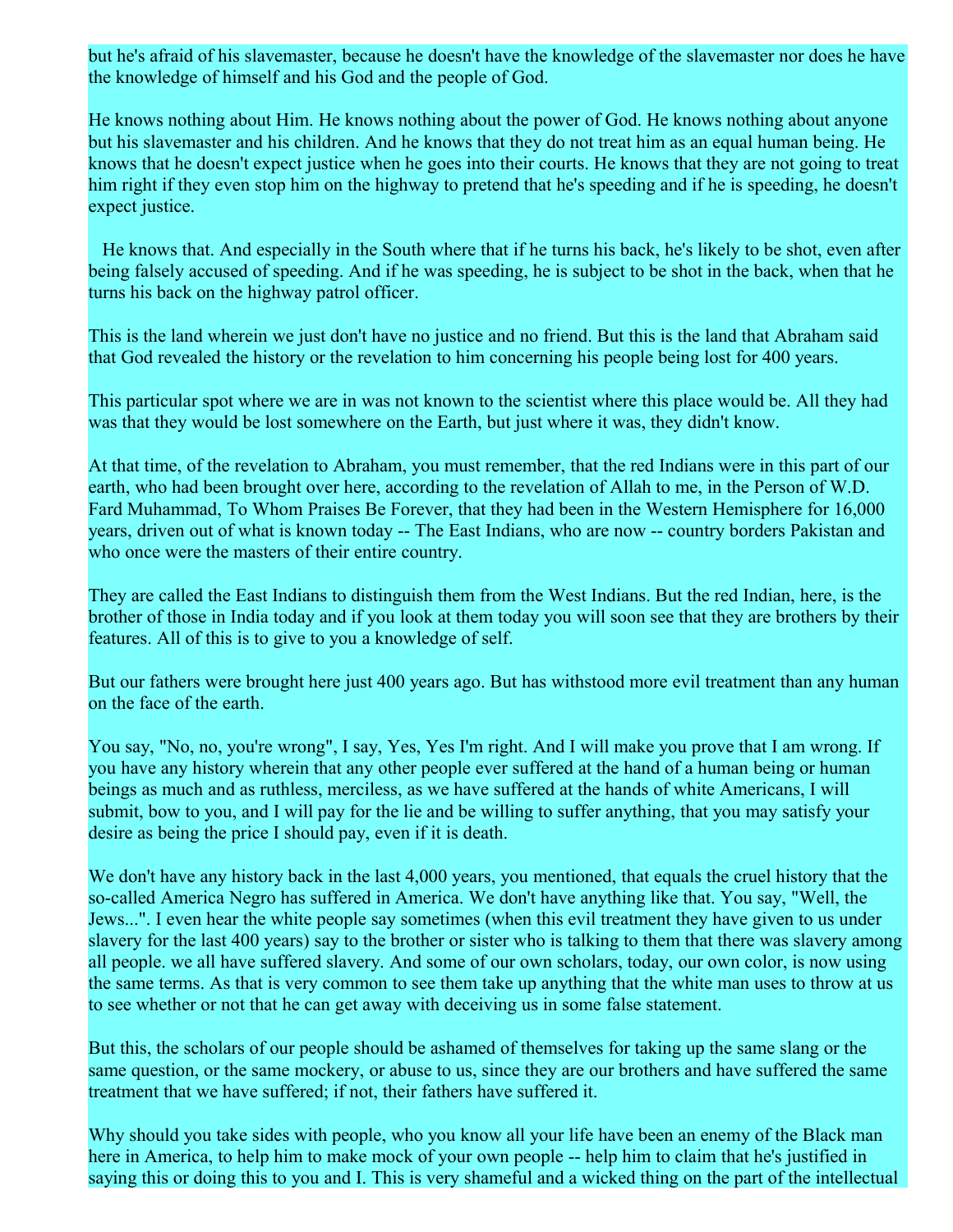people of our kind here in America -- our scholars and scientists who are ashamed to confess their own.

They want to be like their slave masters children; therefore, they deny and reject any glory coming to their own kind. But pretty soon Allah will change this particular thinking. I'm assured of that.

It is written and prophesied that every one of my people will be resurrected into the knowledge of their own and all will go to their God, go to their people and go to their own country. And they all will be happy. And they all will live in peace. And they all will praise and glorify the God, who delivered them.

As one place says here in the Bible, that in that day and time they shall not, no more, say that the god Who brought them up out of the land of Egypt, but the God Who searched the Earth and found them and gathered them together and brought them back to their own country, not a God who went into Egypt and got a handful of people, but the God Who went after a Nation.

We find that He refers to us as a Nation. If we don't consider ourselves as a Nation today, I say take for an instance, there are many people that is called a Nation who gets their independence. Some of them don't have over a million-and-a-half population. And some don't have over five million, but they are called a Nation.

Here, we number 20,000,000. And if 20,000,000 people don't think that they are a Nation, I say, when will you recognize yourself as a Nation. But you cannot be respected as a Nation, at the present time, because that you are swallowed up in the government of America and there is no sign of you on the outside because of your name and your way of life that you live, trying to imitate the white man; therefore, it doesn't look like you even exist, to look at you from the outside.

Because you are little Jones (slave boy of the master, Jones) and therefore, observing from the outside, no one can tell whether or not that little Jones is white or big Jones is white or both is white, or whether there is any black anywhere in America, until they come among you.

Therefore, going in the name of the white man for 310 years, up until, I would say, the coming of Almighty God, Allah, In the Person of Master Fard Muhammad, To Whom Be Praise forever, had no knowledge of our strain and had no knowledge of the whereabouts.

It was 60 years, searching, before ever that we were discovered here in America, but we have been found now and you don't have to be frightened to death. And you don't have to wander without an aim. You have been found, and you are, no more, termed Lost or Forsaken.

You have a God on your side today, as it is written in the book of Ezekiel. "Even I will go and search for them. I will bring them again and I will plant them upon the mountains of Israel. They shall lie down in peace, none shall make them afraid, I will bless them with peace like rivers of water. I will not forsaken them. I will visit them..."

Your Bible teaches you all of this. And the Holy Qur'an refers to you, time and again that He will give you life. He will put you on top and plant you in the place where another Nation will be removed, as this has been the course of history among man ever since that we had history.

Every time that one disobeys Almighty God, that ruler is put down. And once every 25,000 years, we take a new start, according to the Word of Almighty God.

Up until this present day we use that particular number of years that brought about a change in our history. Every 25,000 years there came about a total change. Almighty God, Allah, said that once upon a time they wrote history for 35,000 years.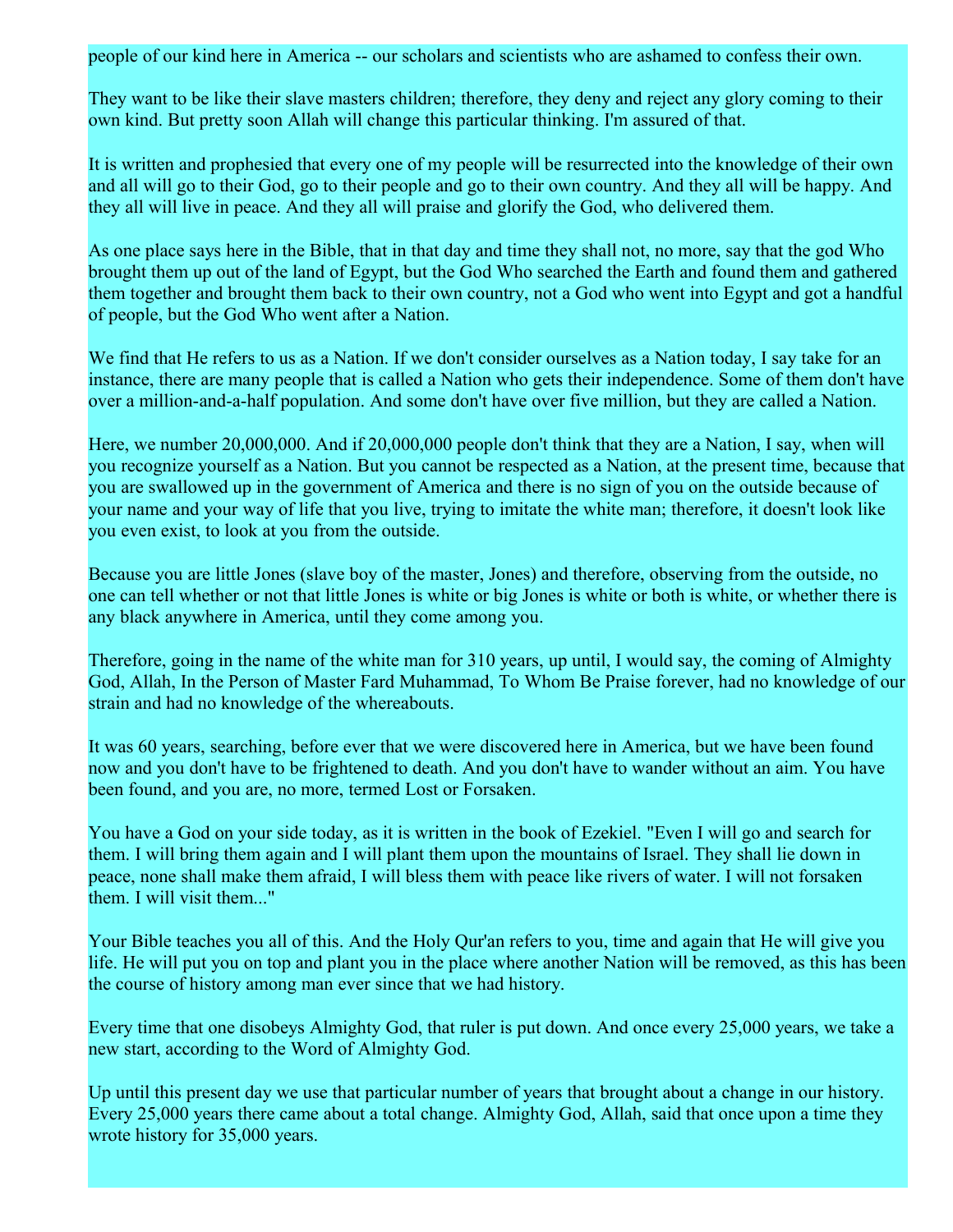"We are the writers", He says. Meaning the darker people of the earth, who has been here ever since the universe was created, are the one that actually record history of everything that takes place on the planet Earth and the ones who knows what has happened and what will happen. It is our own people.

Aren't you very happy to be a member of a people like that? If you can only be made to believe, I'm satisfied that you will be happy as I am and my followers -- if you can believe that this is the truth, and it is the truth beyond a shadow of a doubt -- it's nothing but the truth.

We know about the 6,000 years, which doesn't mean any more to we, now, who has been taught 60,000 years, 60 trillion years ago. This 6,000 year old history of the Caucasian race seems like talking about here just yesterday because of the long, long, long history that we have been taken over and that God, Almighty Allah, in the Person of Master Fard Muhammad, has revealed it to us. And has given to me the understanding of this particular history and that I'm now teaching you and others, how to understand it and how to understand the histories of the prophets and their sayings, as recorded in the Bible and Qur'an.

He has given to me this understanding. He has revealed the secret to me, as it is written that God always reveals His aims or His secret, only to Prophets or Servants, whom He chooses.

I don't represent myself as a Prophet, because you don't need a prophet today. This is the end of prophets. The time that we are living in today is the end of the prophets. There is no need for a prophet, after the coming of God! There is no need for a prophet at the end of the present world's time. The prophets were before. And the prophets, they were sent throughout the 6,000 years of the Caucasian history on our planet. And there were three great ones; namely Yacub, the father of the Caucasian race, Moses and Jesus-- Muhammad the Last. Muhammad takes up in the resurrection. Muhammad in the 7th century after Jesus, gives us a picture of what we may expect after 1400 years or in the 1400 year after his death. He gives us that, or rather, Allah revealed it to him and we have it here in the Qur'an and this Qu'ran teaches us is just what we may expect today. It leads us up to the resurrection of the so-called American Negro.

They are the ones to be resurrected. Though the whole entire darker people of Earth is in the time of a resurrection for their own future, because it's the end of a world that has ruled for the past 6,000 years.

These things that I am saying are very very important that you hear and very important that you believe and very important that you understand them and lay them to heart. Because, as I first said, without the knowledge of history we are lost. And therefore, can not calculate nothing.

As a man without the knowledge of Mathematics, he can not build. He is subject to a civilization who understands Mathematics. Because it takes Mathematics to build a civilization -- the knowledge of Mathematics. And it is found in the universe or the universal order of things being the very root in which the universe is based upon. It is Mathematics.

It is the very root of the religion of Almighty God. The religion of peace -- Islam/Mathematics. They are the true religions that we have and it is compared with the true religion of Islam. Mathematics is truth! Islam is truth! Therefore, the two goes together.

I say, you must know yourself, as God Almighty has revealed. You must give a listening ear to yourself. Here in Chicago, where so much fine wisdom of God and the religion of Islam has been poured into the Chicagoan, original dark people, for the last 25 or 30 years.

Now, you are the one that is still slow to respond. It is a shame for Detroit and Chicago to be lagging behind other cities, which is now increasing in converts throughout the Nation.

From the Atlantic coast to the West coast and from teh barrow of Canada to the Gulf, we find our people today, as Ezekiel described them, under symbols of dry bones...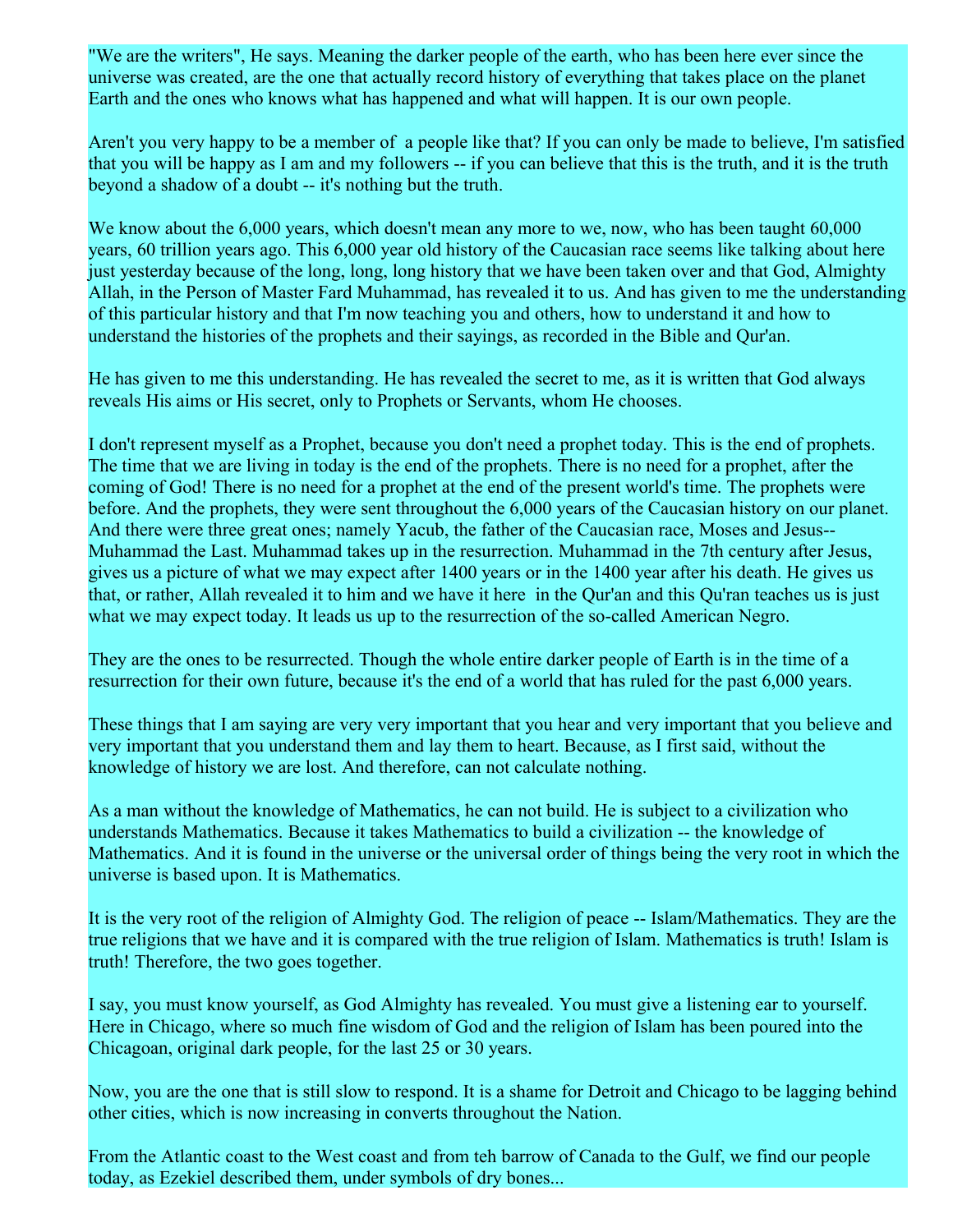Seventy-six trillion years since we had the sun alone in the Universe. It used to serve us, so said Master Fard Muhammad, To Whom All Praises is Due, for six trillion before we had star.

And it was sixty-six trillion years ago since we made moon, as we see here tonight from this Earth, dividing this planet which is called Earth in English and Umar in the Arabic tongue at that time, so Almighty Allah has taught me.

And this (moon) is a piece of this own Earth. The scientists agree that it's a part of the earth, since they have heard the truth of it. It, in every way, shows that it is some of this earth. But there is no life on it. There is no water on it.

I don't know why the white man thinks that he can go there and build a civilization on it, when God, Himself, rejects life going there. I don't know why he's ...Maybe he's just putting one over to make us laugh. But we know that life cannot exist on the moon. We know that, since the thorough knowledge of the moon and how that it is arranged there and what happened to it, makes life impossible to survive on the moon unless you are going to carry, with you, plenty of water from this earth, plenty of this atmosphere to live in. You, most certainly, will be deprived of atmosphere of this earth. You will, most certainly, be deprived of water. You will be deprived of vegetation. You can't eat your beefs, and your lambs, and your chickens. you can not go out and pick vegetables from a garden on the moon.

I don't know what you will live on, unless you have a market transportation from the earth, there on the moon. And you cannot live without living in an oxygen tank. You will have to live completely concealed, airtight, in some tank, because you can not breathe on the moon.

If your face appears on the moon, so says God to me, that your eyes would pop out of your head, the very first thing, because they have water in them and that is something that is not on the moon and the magnetic power on the moon is so strong, so terrific, that you just won't be able to even look at the surface with the naked eye. You would have to keep those naked eyes behind some material that will not allow that outside, dead, air there to enter your live skin. It would be death to you.

And I don't know, as I say, this is only fiction or only something that the white man is trying to make us laugh on. I am sure that he doesn't believe that he can go there, himself and live. He may be able to get there, but he won't be able to survive there. So don't buy a lot on the moon. Do, you might have to put it on sale again, and it's too expensive anyway. No one would want it but the man that is in a dream.

So I say, it is all useless to talk on these things. And it's useless to talk about going to Venus and living there. Useless to talk about going on Mars, living there. It's just foolishness. You can't survive on no planet, but the one that you are part of.

This atmosphere, this Earth, the vegetation the water, here, you are from and you returns to it and you can't survive without it. No other planet is the same as this planet and no other planet is the same as the other planet. They, all, are different. And all are located in different positions from the sun. And they, all, rotate around the sun, is right, but all of their distances are different. Therefore, you can' t survive, NOR I, on any other planet other than the earth.

But let me get back, before our time is up, to the so-called America Negro, and drop a few more good words into your good ears that have been stopped up my falsehood and blindness for yourself, that you might not understand even on the coming of God, Himself, at the Last Day, That God, Himself, would find Himself, impossible to open your eyes or unstop your deaf ears, according to the sealing of them by the slavemaster and his children.

You are living in the time that you must be separated, not integrated. But the time of separation. Foolish brother, don't get the idea that you are not living in no such time. This is the time! This is the Presence of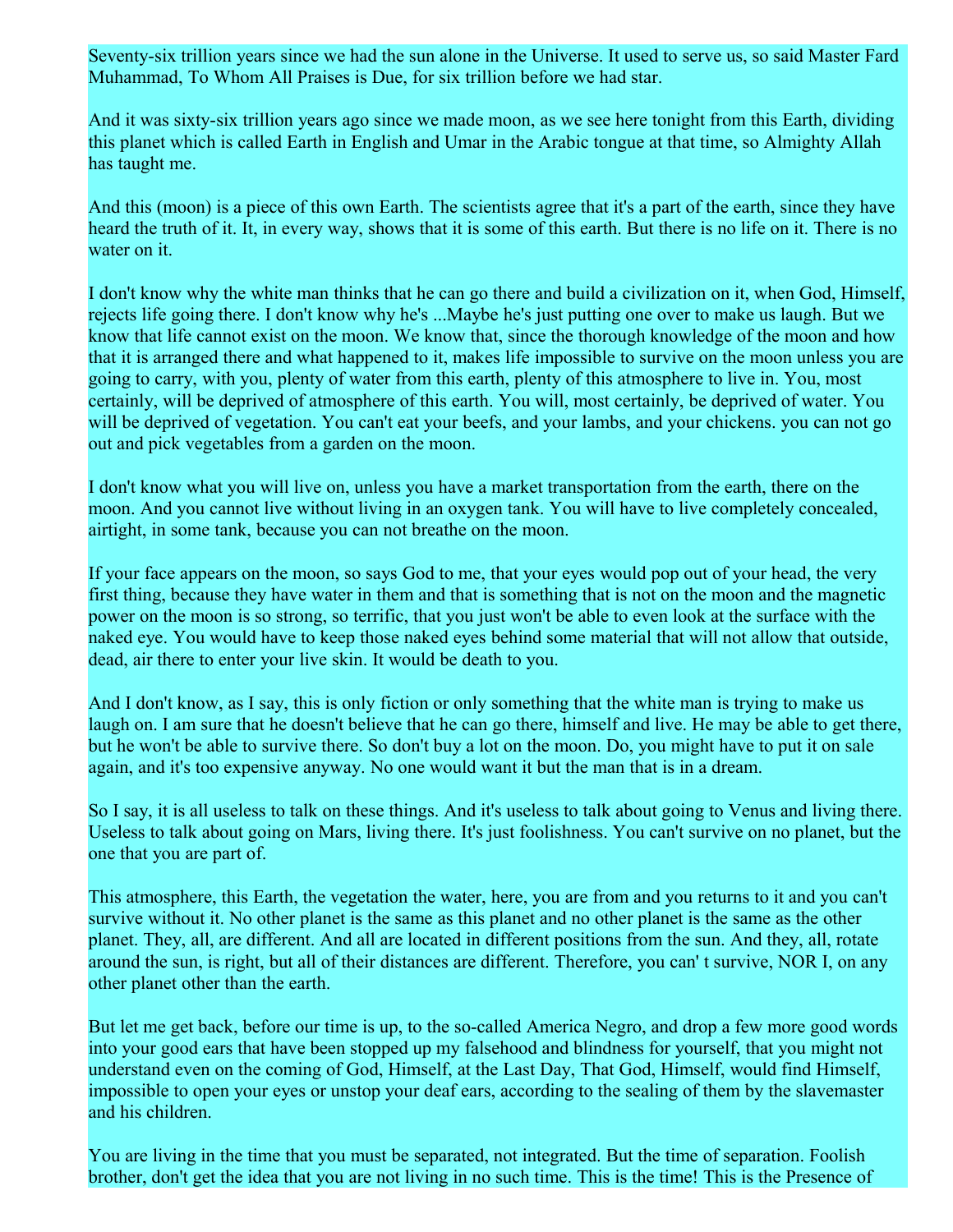God. It is not to come, He has already come. This is the time and end of the prophets. You read and you search for the knowledge of Scripture and you, yourself, understand by what you read, that this is the end of the prophets. And this, I would say, is true if you would avail yourself of it.

We are living in this time -- a great time of trouble of the departure of the two worlds. One is departing from the other. And the other one is emerging into the departure place of the other. We will have a new, entire, government and a new civilization from what you see of the old. We will not take any pattern from the old world. That, The God feels, Himself, too independent to use a pattern from an old world.

We have the civilization of ancient people in the history, but we don't have no knowledge of their civilization of how it worked. We don't have any books. No text books from their libraries. All was destroyed with that people. Once every 25,000 years, so says Almighty God Allah to me. They destroyed a whole history of what went on from the past 25,000 years and they make a new one and takes a note of that history and puts it away and preserves it from the masses of the people and the knowledge of the common people and no man is allowed to look in it or read that history, except he is going to be a wonder man, or to change, probably, a civilization or a universal change is about to take place and he will be the one to bring about the change. And that book is given to him to read or study to know what happened with us on this planet for the past 25,000 years, 50,000 years, or a million, or a billion, or a trillion years.

But the coming of the Just One that we, now, are getting acquainted with, He has knowledge of the very beginning and knows all of the history of the Universe, from their creation. And there is no end of His knowledge, wisdom and understanding. Therefore, you and I are lucky to be here in this time to get some of this knowledge that He is now parting to you and I.

Though we don't have the book that will take us into that great knowledge into the hereafter, because of the presence of this world. But soon after this world, then we will have a new book that will take us beyond. But at the present time we are finishing up what is written in the present Book or Scriptures; namely, The Bible and Holy Qur'an. And with this knowledge, up to the door of the hereafter, you and I should understand it so that we will know our place today and where to stand in the departure of the old and the merging in of the new world.

You are a great Nation. You are members of a mighty Nation. You are the members, according to the Teachings of Almighty God, of a people that have no beginning nor ending. You are a Great people and a strong...but you went to sleep and slept 6,000 years. Now the whole Nation of our kind is rousing themselves to take a hold, the reigns of civilization and rule, once more and again, forever.

There will never be a departure or the deception of the government of the people or the people by the the Black man, no more in the future, as I say to you...at this time, our time is now drawing to a close, for this hour.

But you, of Chicago, REMEMBER that you should join on to your own kind of the members of the Black Nation that live in Chicago. Don't be proud because that you have a degree from college and university of this world. Don't be too proud to accept your own. All of this passes away, as it did in Sodom and Gomorrah and the time of Noah before that. They all passed away.

Lay hold to your God. Lay hold to your own kind. Separate yourself from other than your own kind and accept you own and be happy to fly to your God, Who is seeking you to accept you in power forever on this planet Earth.

I thank you for your listening and I pray, Allah, that I will be back at this same hour on this same station, next Sunday week. And I pray that you will think over all that I have said in this hour and act accordingly.

As I say unto you, my beloved people, and those who are listening, in the Arab language which peace, As-